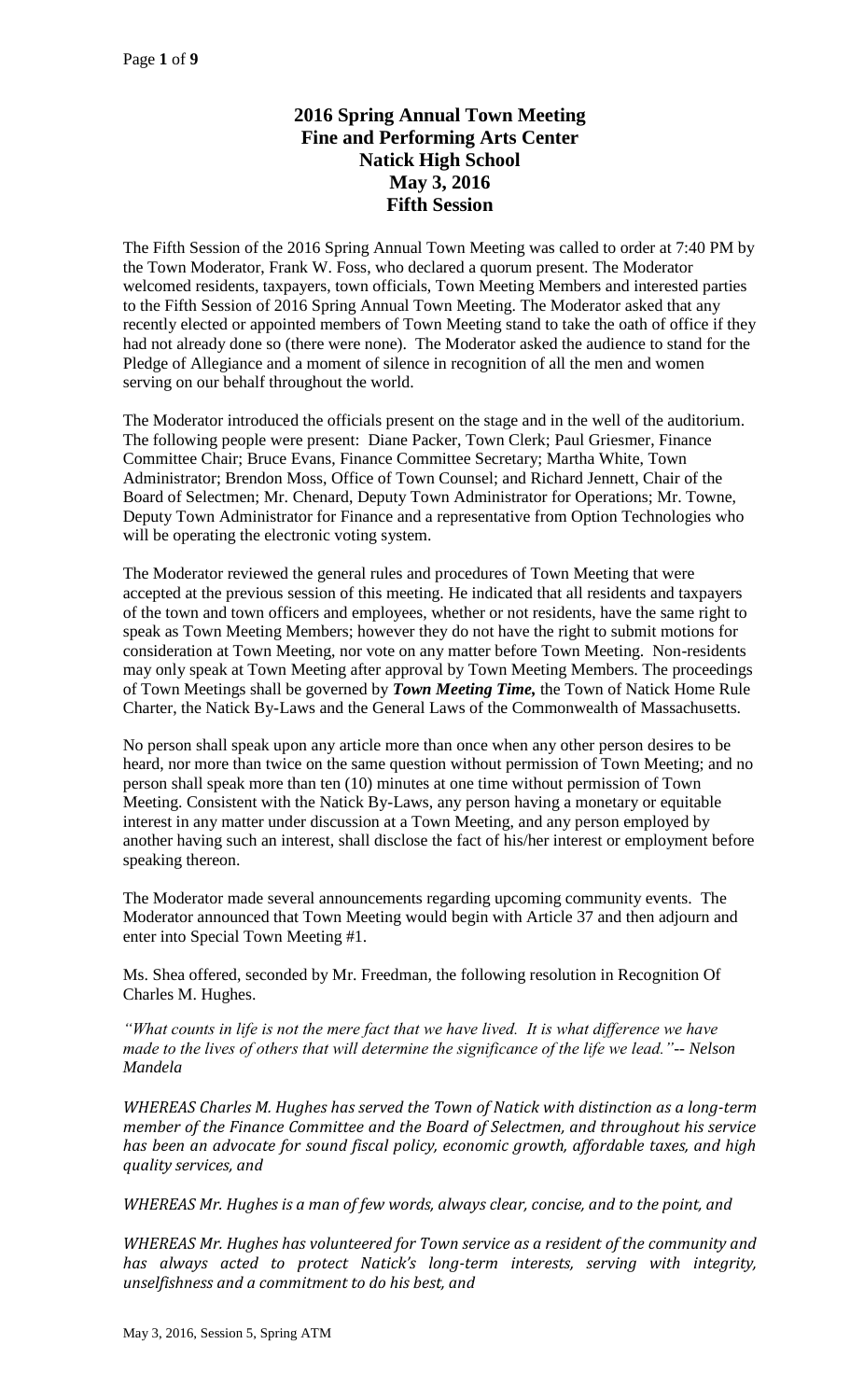*WHEREAS Mr. Hughes has always tried to judge each proposal on its merits and has understood that it is more important to move a good idea forward than to worry about who gets the credit, and*

*WHEREAS Mr. Hughes has always been thoughtful in his approach to problems and willing to listen to every point of view, yet tough in his willingness to ask difficult questions and ensure that we learn from every challenge, and* 

*WHEREAS Mr. Hughes has been a weekly presence and always available at the Natick Farmers Market, and has spent innumerable hours speaking with citizens, listening to their concerns, and bringing them forward to the Town and the Board of Selectmen for resolution, and* 

*WHEREAS Mr. Hughes has been a passionate and strong supporter of all veterans' activities in Natick, never missing a parade, memorial service, or any other opportunity to honor our veterans, and*

*WHEREAS in his longstanding commitment to the Town of Natick he has been supported by "the saint he married," Gay Hughes, and the "angel they raised," Colleen,*

*NOW THEREFORE BE IT RESOLVED that we ask the Town Clerk to honor Mr. Charles M. Hughes by presentation of this Resolution for his countless contributions to the Town of Natick, for his years of selfless service, and for the high quality of his volunteerism on behalf of the community.* 

*BE IT FURTHER RESOLVED that we call upon all our citizens to join in saluting Mr. Charles M. Hughes and in expressing our grateful appreciation for the fine example set by him in contributing to the welfare of our community.*

*IN WITNESS WHEREOF, we have hereunto set our hands and caused the Seal of the Town of Natick to be affixed on this 3rd day of May, 2016.*

Mr. Gath moved, seconded by Mr. Hughes to waive the reading of the motion. *The motion to wave the reading of the motion passed unanimously.* 

Representative David Linsky rose to offer the following proclamation: Be it herby known to all that: The Massachusetts House of Representatives offers its sincerest congratulations to: Charlie Hughes in recognition of your many years of service as member and Chairman of the Board of Selectman, Finance Committee member, Town Meeting Member, and your tireless dedication to the town of Natick. The entire membership extends its very best wishes and expresses the hope for future good fortune and continued success in all endeavors. Given this  $3<sup>rd</sup>$  day of May, 2016. At the State House, Boston, Massachusetts By: Robert A. DeLeo, Speaker of the House Offered by: David P. Linsky, State Representative

#### Mr. Hughes addressed Town Meeting*. The motion to accept and enter the resolution into the Town Meeting record passed by majority vote.*

Ms. Gloff offered, seconded by Mr. Freedman the following resolution in recognition of Joshua Ostroff:

*"You are not here merely to make a living. You are here to enable the world to live more amply, with greater vision, and with a finer spirit of hope and achievement. You are here to enrich the world. -- Woodrow Wilson*

*WHEREAS Joshua Ostroff has served the Town of Natick with distinction and honor as a long-term member of Town Meeting and the Board of Selectmen, and*

*WHEREAS throughout his civic involvement, Mr. Ostroff has been an advocate for transportation funding and reform, safe, affordable, and sustainable transportation choices for all, sound financial management policies and economic development for the community, and high quality services for all Natick residents, and*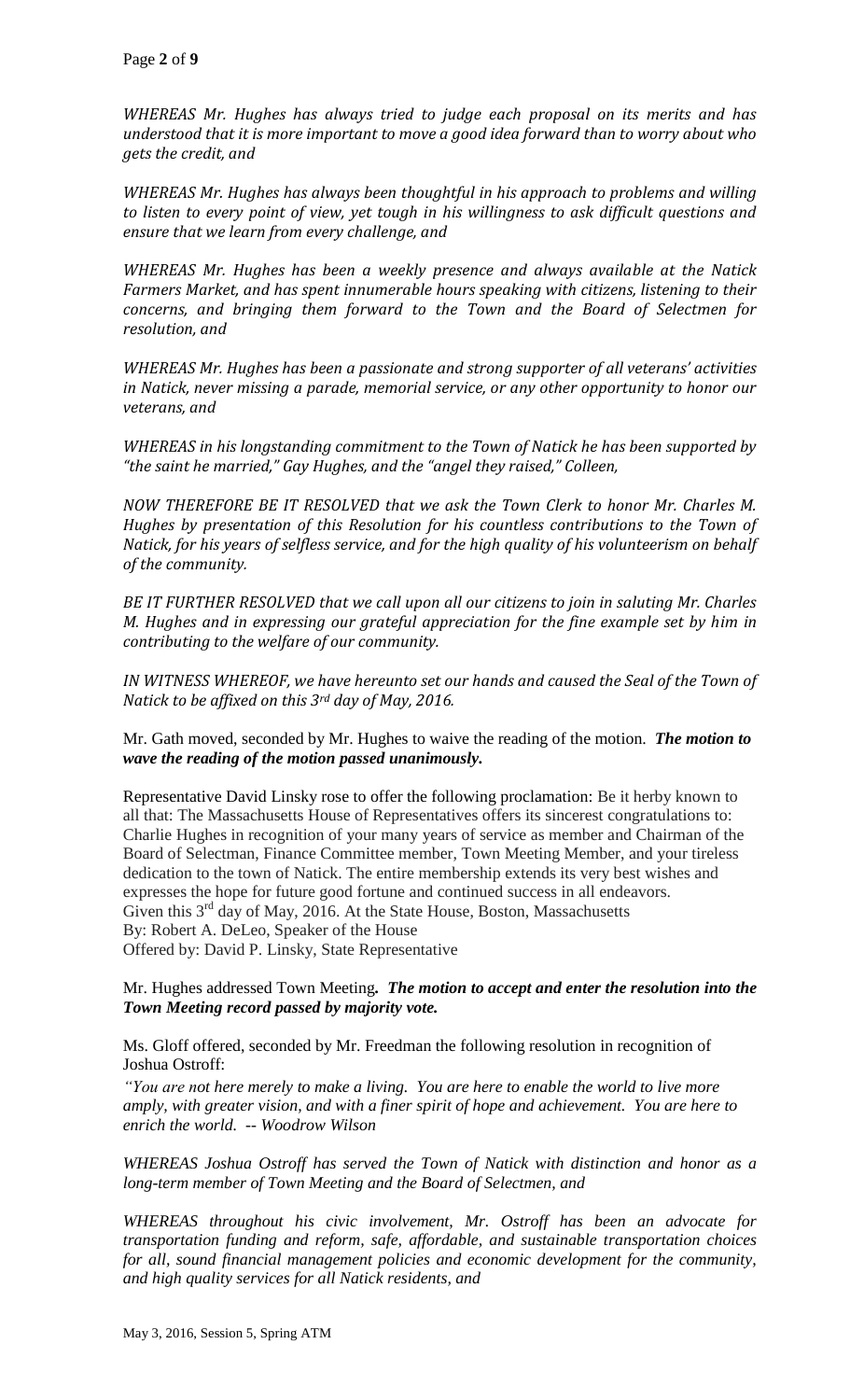*WHEREAS Mr. Ostroff has always brought a constructive, cooperative approach to governing as a Selectman, always questioning what can be done to fix and improve things, and*

WHEREAS Mr. Ostroff has governed with the belief that the achievements of the Board of *Selectmen are more about what the Board and Town Government accomplish for the community and less about the accomplishments of an individual, and*

*WHEREAS Mr. Ostroff has volunteered for Town service as a resident of the community and has always acted to protect Natick's long-term interests, serving with integrity, unselfishness, and a commitment to do his best, and* 

*WHEREAS Mr. Ostroff has made reaching out to fellow citizens, encouraging them to engage, participate, get involved, and invest their time in our community, one of his highest priorities, and*

*WHEREAS Mr. Ostroff has led the effort and worked as a tireless advocate for the development of Natick's segment of the Cochichuate Rail Trail, devoting extensive time, energy, and commitment to his role as a member of the Cochichuate Rail Trail Advisory Committee, and*

*WHEREAS Mr. Ostroff has fostered positive and valuable relationships in both State and Local government to the benefit of the Town of Natick, and WHEREAS in his longstanding commitment to Natick, Mr. Ostroff has been supported by his delightful and artistic wife, Jeanne Williamson Ostroff, and their accomplished son, Jonah,*

*NOW THEREFORE BE IT RESOLVED that we ask the Town Clerk to honor Mr. Joshua Ostroff by presentation of this Resolution for his countless contributions to the Town of Natick, for his years of selfless service, and for the high quality of his volunteerism on behalf of the community.* 

*BE IT FURTHER RESOLVED that we call upon all our citizens to join in saluting Mr. Joshua Ostroff and in expressing our grateful appreciation for the fine example set by him in contributing to the welfare of our community.*

IN WITNESS WHEREOF, we have hereunto set our hands and caused the Seal of the Town of *Natick to be affixed on this 3rd day of May, 2016.*

Mr. Munnich moved, seconded by Ms. Evans to waive the reading of the motion. *The motion to waive the reading of motion passed unanimously.* 

Representative David Linsky rose to offer the following proclamation: Be it herby known to all that: The Massachusetts House of Representatives offers its sincerest congratulations to: Josh Ostroff in recognition of your many years of service as member and Chairman of the Board of Selectman, Town Meeting Member, and your tireless dedication to the town of Natick. The entire membership extends its very best wishes and expresses the hope for future good fortune and continued success in all endeavors. Given this  $3<sup>rd</sup>$  day of May, 2016. At the State House, Boston, Massachusetts

By: Robert A. DeLeo, Speaker of the House

Offered by: David P. Linsky, State Representative

#### Mr. Ostroff addressed Town Meeting. *The motion to accept the resolution into the record passed by majority vote.*

At this time the Moderator ruled that he would not allow the motion to reconsider Article 11 to move forward. The Moderator acknowledged that there were some issues regarding timeliness and veracity of the budget material offered, however they did not warrant reopening Article 11.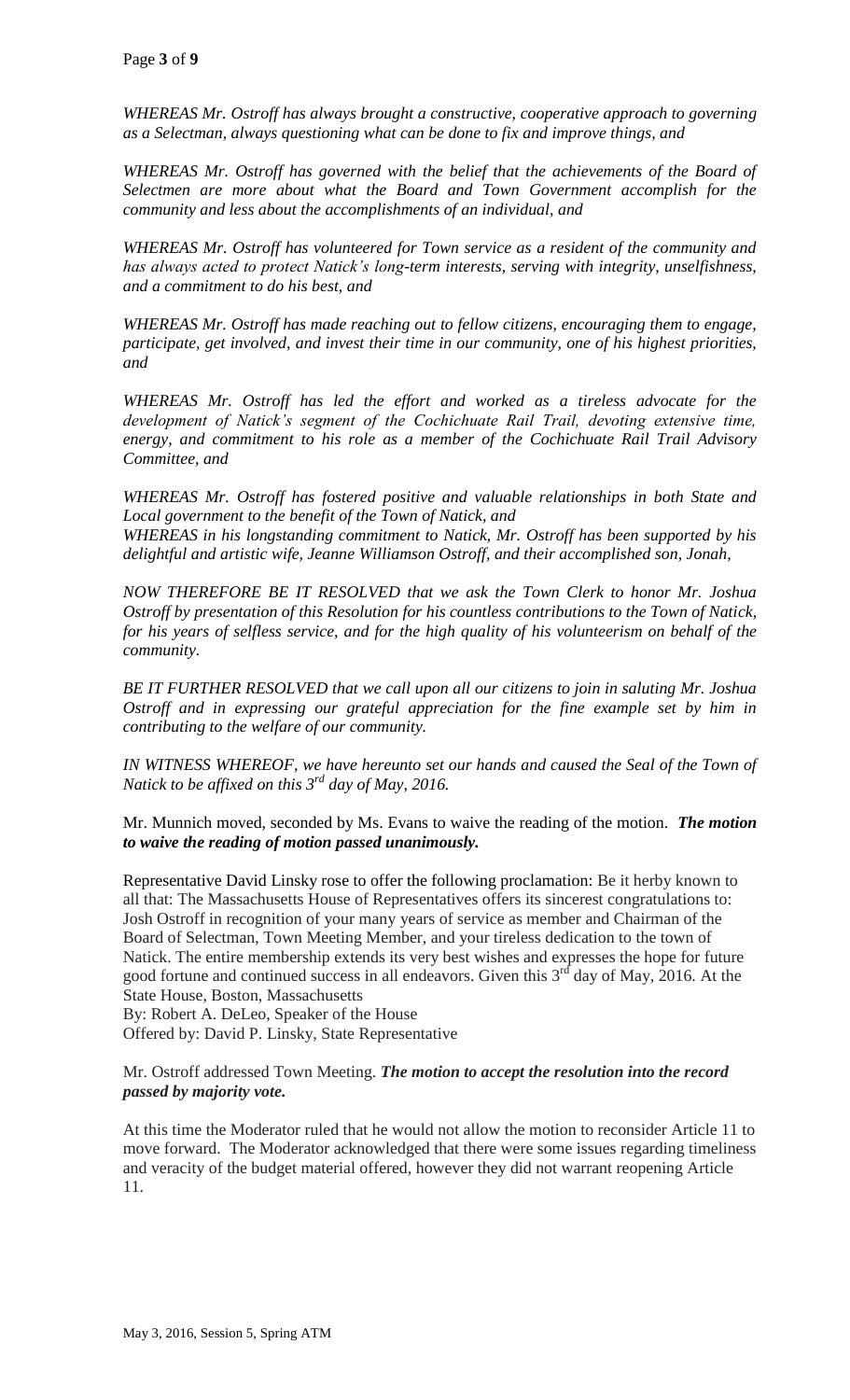## **ARTICLE 37: Appropriate Funds for Development of a Comprehensive Master Plan (Planning Board)**

To see what sum the Town will appropriate and raise, or otherwise provide for the next phases of the Comprehensive Master Plan consistent with Massachusetts General Law Chapter 41, Section 81D, in addition to funds appropriated under Article 29 of the 2015 Fall Annual Meeting; or otherwise act thereon.

## FINANCE COMMITTEE RECOMMENDATION

By a vote of 13-0-0 on March 10, 2016, the Finance Committee recommends *Favorable Action* with regard to the subject matter of Article 37 as presented in the voted recommended motion below.

### **MOTION: (Requires majority vote)**

Moved by Mr. Evans, seconded by Mr. Griesmer to appropriate the sum of \$200,000 from Free Cash for the next phases of developing a Comprehensive Master Plan consistent with Massachusetts General Law Chapter 41, Section 81D; to be expended under the direction of the Planning Board, which shall provide a report on the progress of said Comprehensive Master Plan at each following Spring and Fall Annual Town Meeting until said plan is accepted by the Planning Board.

Mr. Munnich, moved seconded by Mr. Gath to request permission for the consultant for the Master Plan to speak as she is not a Town resident. *The motion passed by majority vote.* Mr. Errickson, Director of Community and Economic Development, spoke to this Article and then introduced the consultant, Ms. Carole Schlessinger of Crosby, Schlessinger and Smallbridge. Ms. Schlessinger gave a short presentation regarding the master plan. Debate on this article continued. *The main motion under Article 37 passed by majority vote (120-3-2).*

At this time (8:50 PM) the Moderator called Special Town Meeting #1 to order. 2016 Special Town Meeting #1 dissolved at approximately 9:05 PM. The next order of business was Article 16 in the 2016 Spring Annual Town Meeting.

## **ARTICLE 16: Stabilization Fund (Town Administrator)**

To see if the Town will vote to appropriate a sum of money from available funds for the purpose of supplementing the stabilization fund established under Article 22 of the warrant for Annual Town Meeting of 1961, as authorized by Chapter 40, Section 5B of the General Laws, as amended; or otherwise act thereon.

## **FINANCE COMMITTEE RECOMMENDATION**

By a vote of 13-0-0 on March 10, 2016, the Finance Committee recommends *No Action*  with regard to the subject matter of Article 16 as presented in the voted recommended motion below.

## **MOTION: (Requires majority vote)**

Moved by Mr. Evans, seconded by Mr. Griesmer that the Town take No Action with regard to the subject matter of Article 16.

Ms. White spoke to Articles 16, 17 and 18 at this time. *The motion to take no action on Article 16 passed by majority vote (115-4-1.)*

#### **ARTICLE 17: Operational/Rainy Day Stabilization Fund (Town Administrator)**

To see if the Town will vote to appropriate a sum of money from available funds for the purpose of supplementing the Operational Stabilization Fund established by vote of the 2011 Spring Annual Town Meeting under Article 4, as authorized by Chapter 40, Section 5B of the General Laws, as amended; or otherwise act thereon.

#### **FINANCE COMMITTEE RECOMMENDATION**

By a vote of 13-0-0 on March 10, 2016, the Finance Committee recommends *No Action*  with regard to the subject matter of Article 17 as presented in the voted recommended motion below.

## **MOTION: (Requires majority vote)**

Moved by Mr. Evans, seconded by Mr. Griesmer that the Town take No Action with regard to the subject matter of Article 17.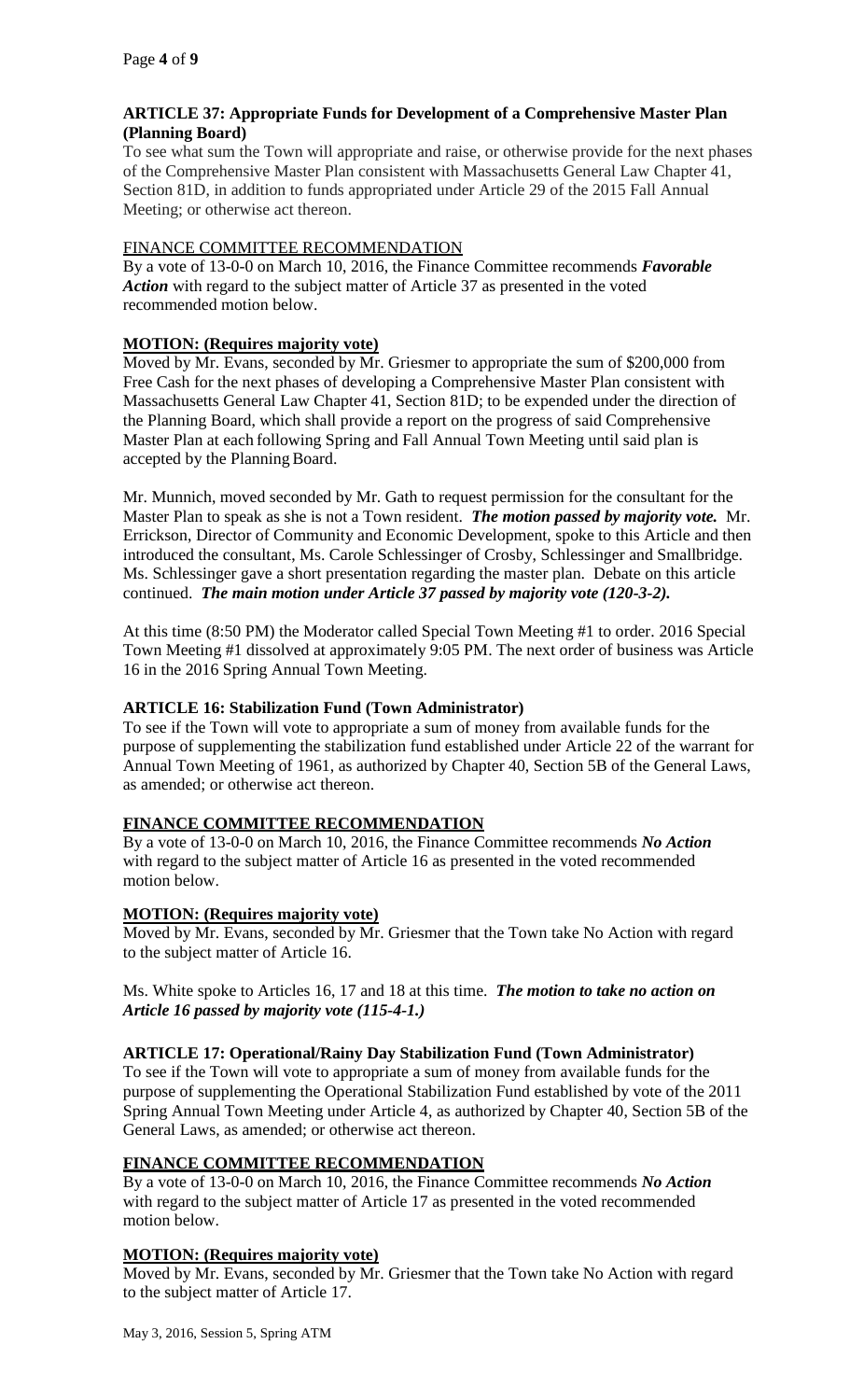## *The motion to take no action on Article 17 passed by majority vote (116-1-1.)*

### **ARTICLE 18: Capital Stabilization Fund (Town Administrator)**

To see if the Town will vote to appropriate a sum of money from available funds for the purpose of supplementing the Capital Stabilization Fund established under Article 2 of the warrant for Fall Annual Town Meeting of 2010, as authorized by Chapter 40, Section 5B of the General Laws, as amended; or otherwise act thereon.

### **FINANCE COMMITTEE RECOMMENDATION**

By a vote of 13-0-0 on March 10, 2016, the Finance Committee recommends *No Action*  with regard to the subject matter of Article 18 as presented in the voted recommended motion below.

#### **MOTION: (Requires majority vote)**

Moved by Mr. Evans, seconded by Mr. Griesmer that the Town take No Action with regard to the subject matter of Article 18.

#### *The motion to take no action under Article 18 passed by majority vote (114-3-1).*

#### **ARTICLE 19: Other Post-Employment Benefits (OPEB) Fund (Town Administrator)**

To see if the Town will vote to appropriate a sum of money from available funds for the purpose of funding the Other Post-Employment Benefits Liability Trust Fund authorized by vote of the 2011 Fall Annual Town Meeting under Article 8 pursuant to the provisions of Chapter 32B, Section 20 of the General Laws, as amended; or otherwise act thereon.

#### **FINANCE COMMITTEE RECOMMENDATION**

By a vote of 12 - 0 - 0 on February 25, 2016, the Finance Committee recommends *Favorable Action* with regard to the subject matter of Article 19 as presented in the voted recommended motion below.

#### **MOTION: (Requires majority vote)**

Moved by Mr. Evans, seconded by Mr. Griemser that the Town vote to appropriate \$300,000 from free cash for the purpose of funding the Other Post-Employment Benefits Trust Fund authorized by vote of the 2011 Fall Annual Town Meeting under Article 8, as authorized by Chapter 32B, Section 20 of the General Laws, as amended.

Mr. Towne, Deputy Town Administrator and Finance Director, spoke to this article. Discussion ensued on this article. Mr. Fishman moved, seconded by Mr. Snow to amend the main motion to add the following to the end of the motion: "And, further, move that the Town Administrator, the Board of Selectmen and the Finance Committee shall provide a report to Town Meeting at or before the 2017 Spring Annual Town Meeting containing no less than three (3) specific proposals to reduce the Other Post-Employment Benefits unfunded liabilities.

Town Meeting discussed the amendment to the motion. *The amendment passed by majority vote (69-45-2). The amended main motion under Article 19 passed by majority vote (110-5-0).*

#### **ARTICLE 20: Rescind Authorized, Unissued Debt (Town Administrator)**

To see if the Town will vote to rescind the authorization for unissued debt that has been determined is no longer needed for the completion of various projects; or otherwise act thereon.

## **FINANCE COMMITTEE RECOMMENDATION**

By a vote of 13 - 0 - 0 on March 10, 2016, the Finance Committee recommends *Favorable Action* with regard to the subject matter of Article 20 as presented in the voted recommended motion below.

## **MOTION: (Requires majority vote)**

Moved by Mr. Evans, seconded by Mr. Griesmer that the Town vote to rescind authorized debt for a general fund capital project approved under Article 22B #2 of the 2015 Spring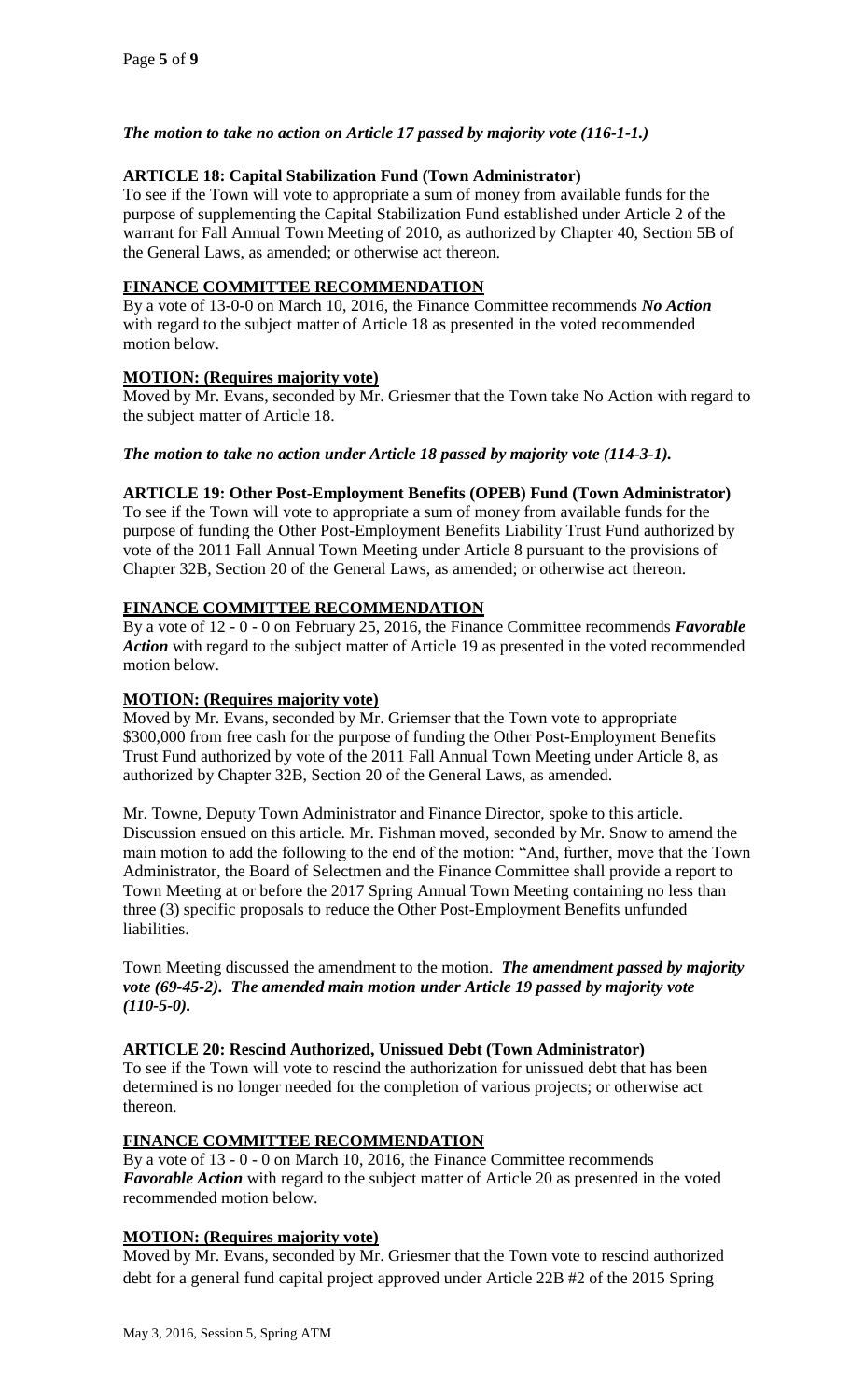Annual Town Meeting in the amount of \$308,544.89 for the Willow Street Drainage Project.

Mr. Towne, Deputy Town Administrator and Finance Director, spoke to this article. *The main motion under Article 20 passed by unanimously (110-0-0).*

#### **ARTICLE 21: Increase Personal Property Exemptions (Board of Assessors)**

To see if the Town will vote to increase the Personal Exemption Amounts by 50% under the provisions of Chapter 73 of the Acts of 1986 as amended by Chapter 126 of the Acts of 1988 which provides for "Optional Additional Property Tax Exemptions" allowing an annually determined, uniform increase in the amount of exemption in General Laws, Chapter 59 Section 5 Clauses 17D, 22, 22A, 22B, 22C, 22E, 37A, and 41C (elderly person, disabled veteran, or blind person); or otherwise act thereon.

## **FINANCE COMMITTEE RECOMMENDATION**

By a vote of 11 - 0 - 0 on February 23, 2016, the Finance Committee recommends *Favorable Action* with regard to the subject matter of Article 21 as presented in the voted recommended motion below.

## **MOTION: (Requires majority vote)**

Moved by Mr. Evans, seconded by Mr. Griesmer that the Town vote to increase the Personal Exemption Amounts by 50% under the provisions of Chapter 73 of the Acts of 1986 as amended by Chapter 126 of the Acts of 1988 which provides for "Optional Additional Property Tax Exemptions" allowing an annually determined, uniform increase in the amount of exemption in General Laws, Chapter 59 Section 5 Clauses 17D, 22, 22A, 22B, 22C, 22E, 37A, and 41C (elderly person, disabled veteran, or blind person).

Ms. Dangelo, Director of Assessing, spoke to this article. *The main motion under Article 21 passed by majority vote (110-0-1).*

## **ARTICLE 22: Unpaid Bills (Town Administrator)**

To see if the Town will vote to raise and appropriate, or otherwise provide such sums of money as may be required for the payment of unpaid bills of previous years, incurred by the departments, boards and officers of the Town of Natick; or otherwise act thereon.

#### **FINANCE COMMITTEE RECOMMENDATION**

By a vote of 11 - 0 - 0 on February 23, 2016, the Finance Committee recommends *Favorable Action* with regard to the subject matter of Article 22 as presented in the voted recommended motion below.

## **MOTION: (Requires four-fifths vote)**

Moved by Mr. Evans, seconded by Mr. Griesmer to appropriate the sum of \$1,626 from free cash to pay unpaid bills from FY 2015 to Faith Casler Associates.

#### Ms. White spoke to this article. *The main motion under Article 22 passed unanimously (109-0-0).*

#### **ARTICLE 23: Conservation Fund Study Committee Report (Conservation Fund Study Committee)**

To see what action the Town will take to hear and/or accept the report of the Conservation Fund Study Committee or otherwise act thereon.

## **FINANCE COMMITTEE RECOMMENDATION**

By a vote of 9 - 0 - 0 on March 23, 2016, the Finance Committee recommends *Favorable Action* with regard to the subject matter of Article 23 as presented in the voted recommended motion below.

#### **MOTION: (Requires majority vote)**

Moved by Mr. Evans, seconded by Mr Griesmer that the Town vote to hear the report of the Conservation Fund Study Committee.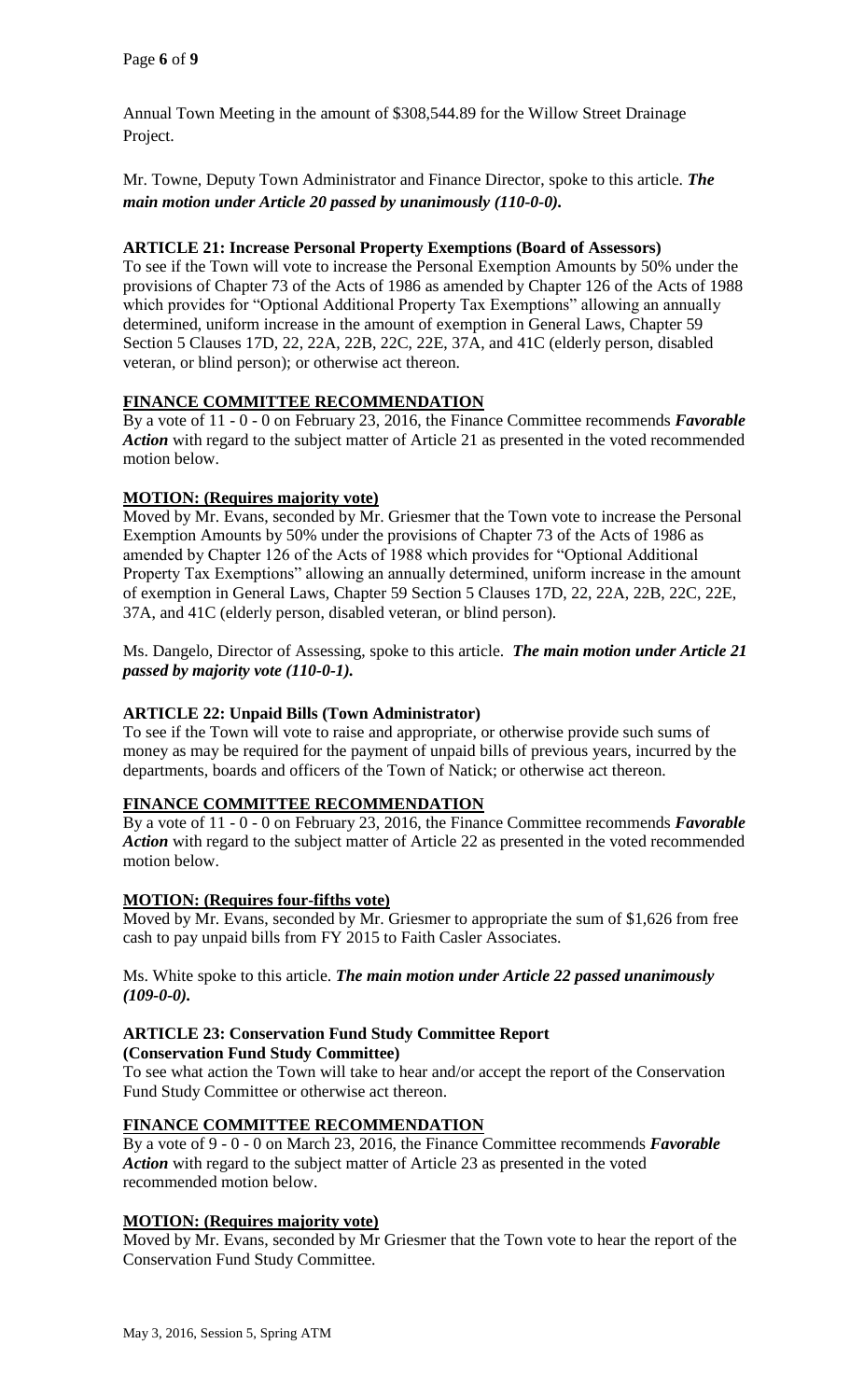## *The main motion under Article 23 passed unanimously (the vote was not counted electronically).*

Mr. Griesmer, Chair of the Conservation Fund Study Committee made a report to Town Meeting.

#### **ARTICLE 24:** *Rescinding Previous Appropriations (Conservation Fund Study Committee)*

To see what actions the Town will take to rescind the appropriation under Article 19 of Fall 2014 Town Meeting or otherwise act thereon.

#### **FINANCE COMMITTEE RECOMMENDATION**

By a vote of 11 - 0 - 0 on February 25, 2016, the Finance Committee recommends *No Action*  with regard to the subject matter of Article 24 as presented in the voted recommended motion below.

#### **MOTION: (Requires majority vote)**

Moved by Mr. Evans, seconded by Mr. Griesmer that the Town take No Action with regard to the subject matter of Article 24.

*The motion to take no action on Article 24 passed by majority vote (the vote was not counted electronically).*

## **ARTICLE 25: Change To A Definition in the Zoning Bylaw**

#### **(Conservation Fund Study Committee)**

To see what actions the Town will take to amend or change the definition of "Open Space Public Benefit Amenity" in the Town of Natick Zoning By-Law or otherwise act thereon.

## **FINANCE COMMITTEE RECOMMENDATION**

By a vote of 12 - 0 - 0 on March 10, 2016, the Finance Committee recommends *Favorable Action* with regard to the subject matter of Article 25 as presented in the voted recommended motion below.

## **MOTION: (Requires two thirds vote)**

Moved that the Town vote to amend the definition of "Open Space Public Benefit Amenity" in Section 200 – DEFINITIONS in the Town of Natick Zoning By-Law by deleting the words "including the area" and inserting in their place the words "and which may include an area or areas" so that said definition of Open Space Public Benefit Amenity shall read

"A public benefit amenity in the form of a park or excess pervious landscaping, available for passive or active recreation, or leisure use, by the public and which may include an area or areas for trails and ways for pedestrians and non-motorized vehicles";

Mr. Griemser spoke to this article as Chair of the Conservation Fund Study Committee. *The main motion under Article 25 passed unanimously (105-0-0).*

#### **ARTICLE 26: Home Rule Petition: Simplified Street Acceptance Process (Board of Selectmen**)

To see if the Town will vote to authorize the Board of Selectmen to petition the General Court to enact legislation in substantially the following form, provided that the General Court may reasonably vary the form and substance of the requested legislation within the scope of the general public objectives of the petition.

*"AN ACT relative to the procedure for municipal acceptance of subdivision roads in the town of Natick.*

*Be it enacted in the Senate and house of Representatives in General Court assembled, and by the authority of the same as follows:*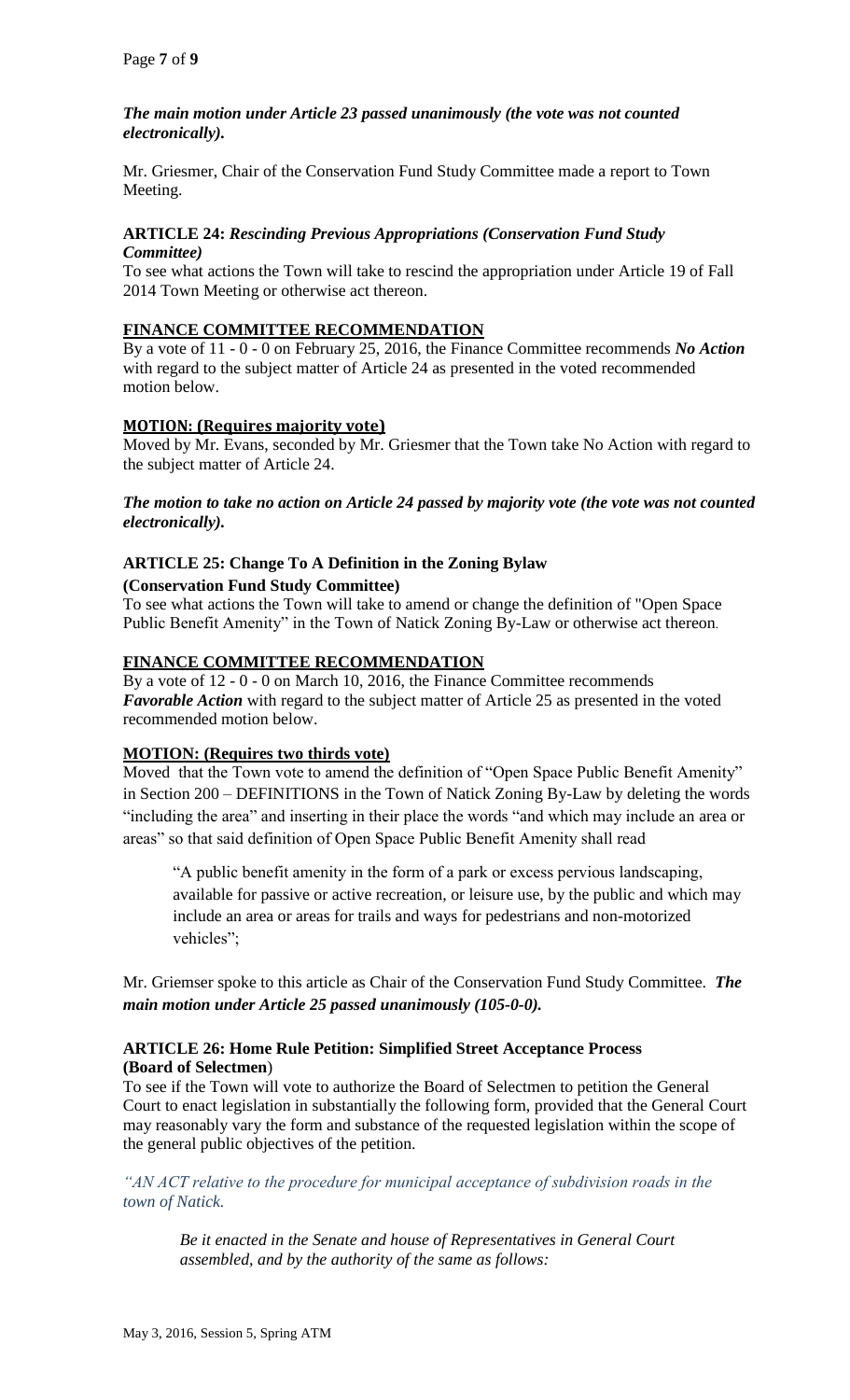*SECTION 1. Notwithstanding chapters 79 and 82 of the General Laws or any other general or special law to the contrary, the town of Natick may employ the procedure hereinafter set out for municipal acceptance of roads constructed within a subdivision in accordance with a definitive subdivision plan that has been approved pursuant to the subdivision control law, as defined in section 81K of chapter 41 of the General Laws.*

*The board of selectmen of the town of Natick shall hold a public hearing, after first giving (i) written notice by first-class mail, postage prepaid, to the owner of record of each property abutting the road or roads, as appears from the records of the town of Natick assessors, and (ii) notice by publication in a newspaper of local circulation at least 7 days prior to the hearing.*

*The records of the town of Natick assessors shall be conclusive for purposes of this act. The sole purpose of the public hearing shall be to determine whether it is in the public interest to accept the road or roads as a public way. If said board of selectmen determines, after the public hearing, that it is in the public interest to accept the road or roads, they shall so vote, by a majority vote, and place an article on the warrant for the next annual or special town meeting for acceptance of the road or roads.*

*Upon a two-thirds vote of town meeting to accept the road or roads, said board of selectmen shall prepare for recording at the Middlesex county registry of deeds an order of acceptance setting forth the vote of the town meeting. The order of acceptance shall contain a description of or reference to a plan showing the boundaries and measurements of the road or roads, which may be an existing approved and recorded definitive subdivision plan. The order of acceptance shall be recorded within thirty (30) days following the town meeting vote and, upon recordation, shall operate to vest ownership of a permanent roadway easement in the road or roads for all purposes for which public ways are commonly used in the town of Natick, together with ownership of all utility, drainage, access and other easements shown on the plan and specifically identified in the order of acceptance, as well as all pipes, structures and other improvements*

*located therein, in the town of Natick with no additional notice or other action required. No owner or interest holder of land abutting a road so accepted or subject to an easement shown on said plan shall have any claim for compensation against the town of Natick on account of said acceptance.*

*SECTION 2. This act shall take effect upon its passage."*

## **FINANCE COMMITTEE RECOMMENDATION**

By a vote of 13 - 0 - 0 on March 10, 2016, the Finance Committee recommends *Referral*  with regard to the subject matter of Article 26 as presented in the voted recommended motion below.

## **MOTION: (Requires majority vote)**

Moved by Mr. Ostroff, seconded by Mr. Gath to see if the Town will vote to authorize the Board of Selectmen to petition the General Court to enact legislation in substantially the following form, provided that the General Court may reasonably vary the form and substance of the requested legislation within the scope of the general public objectives of the petition.

"An act relative to the procedure for municipal acceptance of subdivision roads in the town of Natick.

*Be it enacted in the Senate and house of Representatives in General Court assembled, and by the authority of the same as follows:*

*SECTION 1. Notwithstanding chapters 79 and 82 of the General Laws or any other general or special law to the contrary, the town of Natick may employ the procedure hereinafter set out for municipal acceptance of roads constructed within a subdivision in accordance with a definitive subdivision plan that has been approved pursuant to the subdivision control law, as defined in section 81K of chapter 41 of the General Laws.* 

*The board of selectmen of the town of Natick shall hold a public hearing, after first giving (i) written notice by first-class mail, postage prepaid, to the owner of record of each property abutting the road or roads, as appears from the records of the town of Natick assessors, and (ii) notice by publication in a newspaper of local circulation at least 7 days prior to the hearing. The records of the town of Natick assessors shall be conclusive for purposes of this*